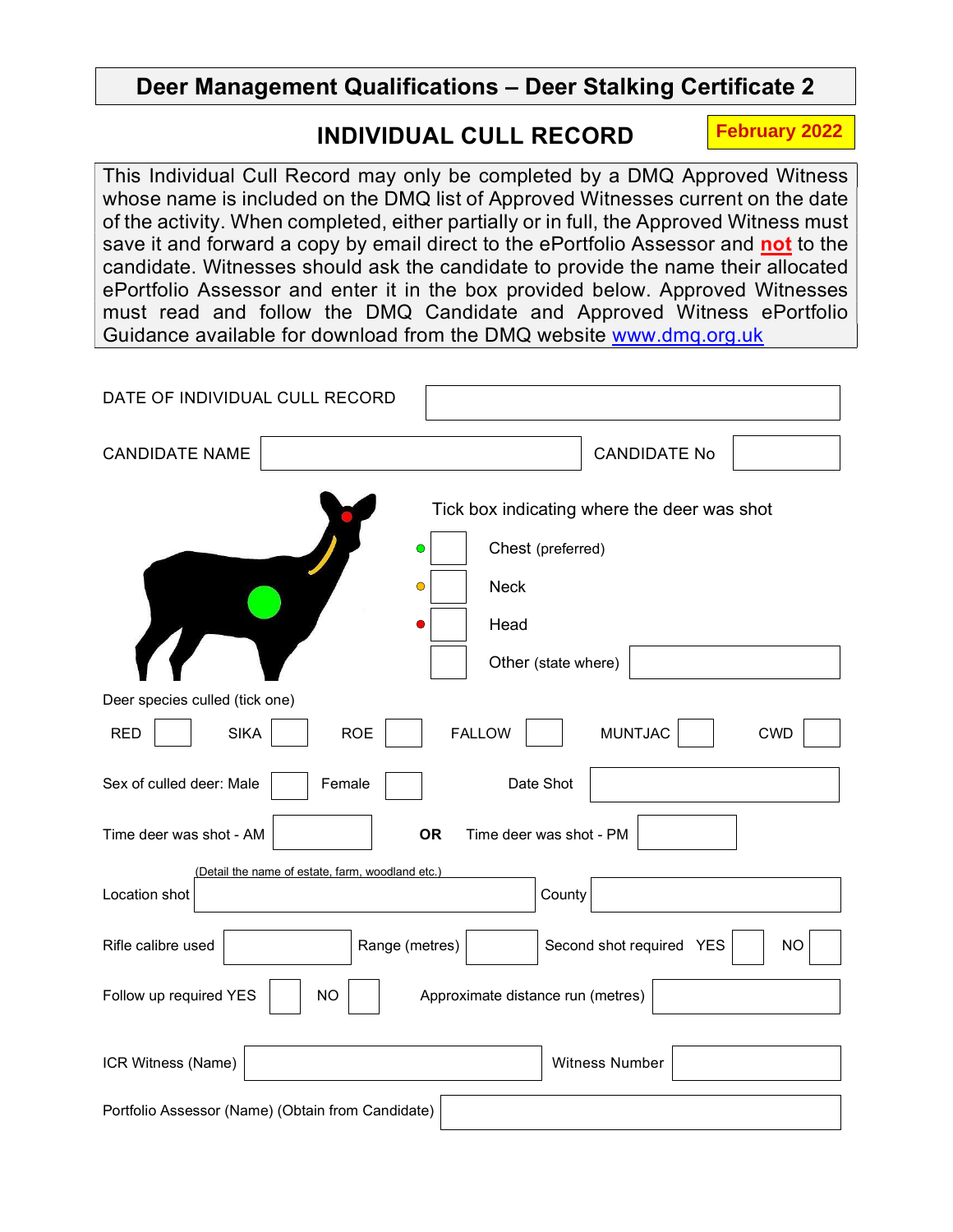# Element 1 - Stalk Deer

|                                                                                    | PERFORMANCE CRITERIA   |                                               | <b>KFY FFATURFS</b>                                                                                                                                                                                    | <b>ASSESSMENT METHOD</b>    |
|------------------------------------------------------------------------------------|------------------------|-----------------------------------------------|--------------------------------------------------------------------------------------------------------------------------------------------------------------------------------------------------------|-----------------------------|
| 1.0 Candidate to provide proof of<br>identity.                                     |                        |                                               | If a candidate is not already known to the<br>witness, check the candidates photo identity<br>e.g.: FAC, driving license, or passport.                                                                 | <b>Direct Observation</b>   |
|                                                                                    |                        | Candidate Identification Seen by Witness? Yes | <b>No</b><br>Date, AW Name or No.                                                                                                                                                                      |                             |
|                                                                                    | PERFORMANCE CRITERIA   |                                               | <b>KEY FEATURES</b>                                                                                                                                                                                    | <b>ASSESSMENT METHOD</b>    |
| 1.1 Perform work safely in line with<br>health and safety requirements.            |                        |                                               | Safe working practices are demonstrated<br>throughout ICR.<br>Observe that suitable clothing is worn for<br>conditions.<br>Check that appropriate safety equipment<br>carried.                         | <b>Direct Observation</b>   |
| Candidate achieves all elements of PC 1.1 Yes<br><b>No</b><br>Date, AW Name or No. |                        |                                               |                                                                                                                                                                                                        |                             |
|                                                                                    | PERFORMANCE CRITERIA   |                                               | <b>KEY FEATURES</b>                                                                                                                                                                                    | <b>ASSESSMENT METHOD</b>    |
| 1.2 Determine the cull animal required.                                            |                        |                                               | Candidate establishes, by own decision or by<br>enquiry, which species, sex, age group of<br>animals are legal and intended to be culled<br>and which are priorities. AW to detail<br>agreement below. | Discussion and<br>Agreement |
| Species<br>agreed for cull                                                         | Sex agreed<br>for cull | Age Group<br>agreed for cull                  | Any additional witness comments                                                                                                                                                                        | Date, AW Name or No.        |
|                                                                                    |                        |                                               |                                                                                                                                                                                                        |                             |
|                                                                                    | PERFORMANCE CRITERIA   |                                               | <b>KEY FEATURES</b>                                                                                                                                                                                    | <b>ASSESSMENT METHOD</b>    |

| PERFORMANCE CRITERIA                                                                                                                                      | <b>KEY FEATURES</b>                                                                                                                                                                                                      | <b>ASSESSMENT METHOD</b>                       |
|-----------------------------------------------------------------------------------------------------------------------------------------------------------|--------------------------------------------------------------------------------------------------------------------------------------------------------------------------------------------------------------------------|------------------------------------------------|
| 1.3 Select firearm and ammunition to<br>meet requirements of planned cull.                                                                                | Candidate has a deer legal rifle calibre and<br>sufficient legal ammunition for shooting deer<br>detailed in PC 1.2. Legal possession of a<br>firearm, borrowed or owned. FAC conditions<br>must allow for intended use. | <b>Direct Observation</b>                      |
| Candidate achieves all elements of PC 1.3 Yes                                                                                                             | No<br>Date, AW Name or No.                                                                                                                                                                                               |                                                |
| PERFORMANCE CRITERIA                                                                                                                                      | <b>KEY FEATURES</b>                                                                                                                                                                                                      | <b>ASSESSMENT METHOD</b>                       |
| 1.4 Prepare tools, equipment and<br>firearm into a safe and serviceable<br>condition suitable for culling activities.                                     | Candidate shows possession of equipment<br>and tools necessary for stalking and<br>assessment.                                                                                                                           | <b>Direct Observation</b>                      |
| Candidate achieves all elements of PC 1.4 Yes<br>No<br>Date, AW Name or No.                                                                               |                                                                                                                                                                                                                          |                                                |
|                                                                                                                                                           |                                                                                                                                                                                                                          |                                                |
| PERFORMANCE CRITERIA                                                                                                                                      | <b>KEY FEATURES</b>                                                                                                                                                                                                      | <b>ASSESSMENT METHOD</b>                       |
| 1.5 Locate and approach deer to a<br>distance where a safe and effective shot<br>can be taken, taking account of the<br>natural features of the location. | Candidate locates previously unseen deer<br>(with assistance if necessary).<br>Candidate must lead stalk and approach deer<br>to a reasonable distance where a safe and<br>humane shot can be taken.                     | <b>Direct Observation</b><br>and Communication |
| Candidate achieves all elements of PC 1.5 Yes                                                                                                             | No<br>Date, AW Name or No.                                                                                                                                                                                               |                                                |
| PERFORMANCE CRITERIA                                                                                                                                      | <b>KEY FEATURES</b>                                                                                                                                                                                                      | <b>ASSESSMENT METHOD</b>                       |
| 1.6 Select individual deer to meet cull<br>requirements.                                                                                                  | Candidate confirms that the animal selected<br>by them for culling meets the agreed<br>specification detailed under PC 1.2 prior to<br>approaching the deer                                                              | <b>Direct Observation</b><br>and Communication |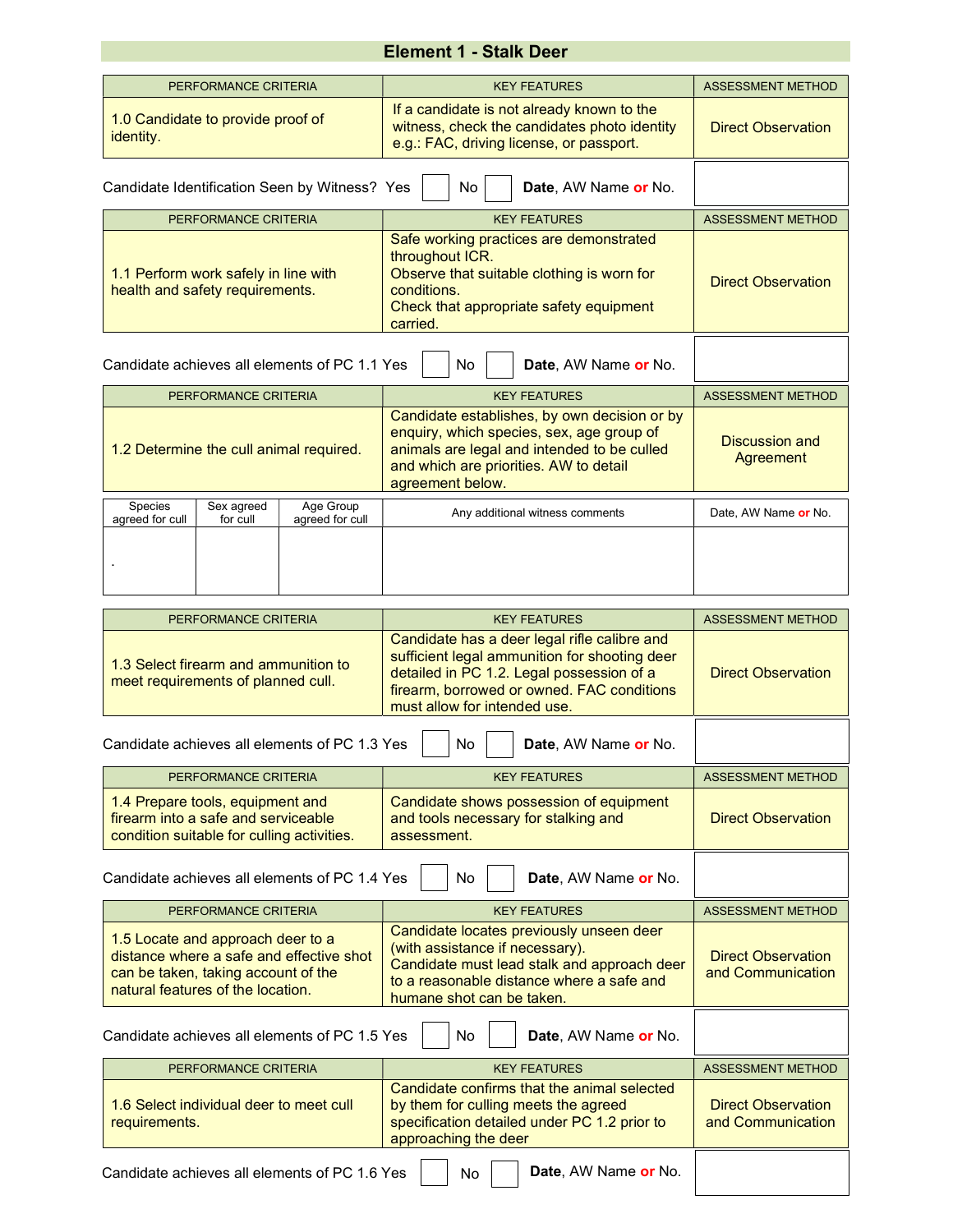## Element 2 - Cull Deer

| PERFORMANCE CRITERIA                                                                                                        | <b>KEY FEATURES</b>                                                                                                                                                                                                                                                                                                                                                                                                                                                 | <b>ASSESSMENT METHOD</b>                           |
|-----------------------------------------------------------------------------------------------------------------------------|---------------------------------------------------------------------------------------------------------------------------------------------------------------------------------------------------------------------------------------------------------------------------------------------------------------------------------------------------------------------------------------------------------------------------------------------------------------------|----------------------------------------------------|
| 2.1 Handle firearm safely and efficiently<br>according to Codes of Practice/Best<br>Practice.                               | At all times throughout the ICR the candidate<br>demonstrates safe handling of their firearm.<br>Witness remains close enough to observe<br>the correct use of a safety catch and that<br>safe muzzle awareness and backstop are<br>maintained.                                                                                                                                                                                                                     | <b>Direct Observation</b>                          |
| Candidate achieves all elements of PC 2.1 Yes                                                                               | No<br>Date, AW Name or No.                                                                                                                                                                                                                                                                                                                                                                                                                                          |                                                    |
| PERFORMANCE CRITERIA                                                                                                        | <b>KEY FEATURES</b>                                                                                                                                                                                                                                                                                                                                                                                                                                                 | <b>ASSESSMENT METHOD</b>                           |
| 2.2 Shoot deer safely, humanely and<br>minimising carcass contamination,<br>according to location and legal<br>requirements | Anti-mortem inspection is carried out.<br>Candidate states intended shot placement<br>either before shooting or before approaching<br>shot deer. Following any shot the rifle is<br>reloaded immediately and the safety applied.                                                                                                                                                                                                                                    | <b>Direct Observation</b><br>and Communication     |
| Candidate achieves all elements of PC 2.2 Yes                                                                               | No<br>Date, AW Name or No.                                                                                                                                                                                                                                                                                                                                                                                                                                          |                                                    |
| PERFORMANCE CRITERIA                                                                                                        | <b>KEY FEATURES</b>                                                                                                                                                                                                                                                                                                                                                                                                                                                 | <b>ASSESSMENT METHOD</b>                           |
| 2.3 Observe reaction of deer to the shot<br>to determine its condition.                                                     | Candidate is asked to evaluate the situation,<br>specifically, is the deer: 1. Dead 2. Wounded<br>3. Missed. Candidate decides on follow up<br>plan according to reaction of shot deer.<br>Position of strike and last known position of<br>deer identified. Candidate allows a suitable<br>time period before following up. If immediate<br>action is required to deal with a wounded<br>animal this element can be completed at the<br>next suitable opportunity. | <b>Direct Observation</b><br>and Communication     |
|                                                                                                                             |                                                                                                                                                                                                                                                                                                                                                                                                                                                                     |                                                    |
| Candidate achieves all elements of PC 2.3 Yes                                                                               | No<br>Date, AW Name or No.                                                                                                                                                                                                                                                                                                                                                                                                                                          |                                                    |
| PERFORMANCE CRITERIA                                                                                                        | <b>KEY FEATURES</b>                                                                                                                                                                                                                                                                                                                                                                                                                                                 | <b>ASSESSMENT METHOD</b>                           |
| 2.4 Locate and confirm condition of shot<br>deer.                                                                           | Candidate locates shot deer using<br>appropriate methods. Candidate makes all<br>decisions as to how to conduct the follow up,<br>including changes to plan and if a dog is to<br>be brought in to help.                                                                                                                                                                                                                                                            | <b>Direct Observation</b>                          |
| Candidate achieves all elements of PC 2.4 Yes                                                                               | No<br>Date, AW Name or No.                                                                                                                                                                                                                                                                                                                                                                                                                                          |                                                    |
| PERFORMANCE CRITERIA                                                                                                        | <b>KEY FEATURES</b>                                                                                                                                                                                                                                                                                                                                                                                                                                                 | <b>ASSESSMENT METHOD</b>                           |
| 2.5 Approach shot deer safely according<br>to its presumed condition.                                                       | Candidate approaches shot deer with<br>appropriate caution and if considered dead,<br>checks for eye blink reaction or other<br>method. If considered wounded Candidate<br>takes appropriate action. Candidate shows<br>an awareness of the dangers from hooves<br>and/or antlers when handling.                                                                                                                                                                    | <b>Direct Observation</b>                          |
| Candidate achieves all elements of PC 2.5 Yes                                                                               | No<br>Date, AW Name or No.                                                                                                                                                                                                                                                                                                                                                                                                                                          |                                                    |
| PERFORMANCE CRITERIA                                                                                                        | <b>KEY FEATURES</b>                                                                                                                                                                                                                                                                                                                                                                                                                                                 | <b>ASSESSMENT METHOD</b>                           |
| 2.6 Dispatch wounded deer humanely.                                                                                         | Candidate observed taking appropriate<br>action for humane dispatch of wounded deer.<br>If no deer is wounded, the witness should<br>tick the No box below.                                                                                                                                                                                                                                                                                                         | <b>Direct Observation</b><br>or Assessor Questions |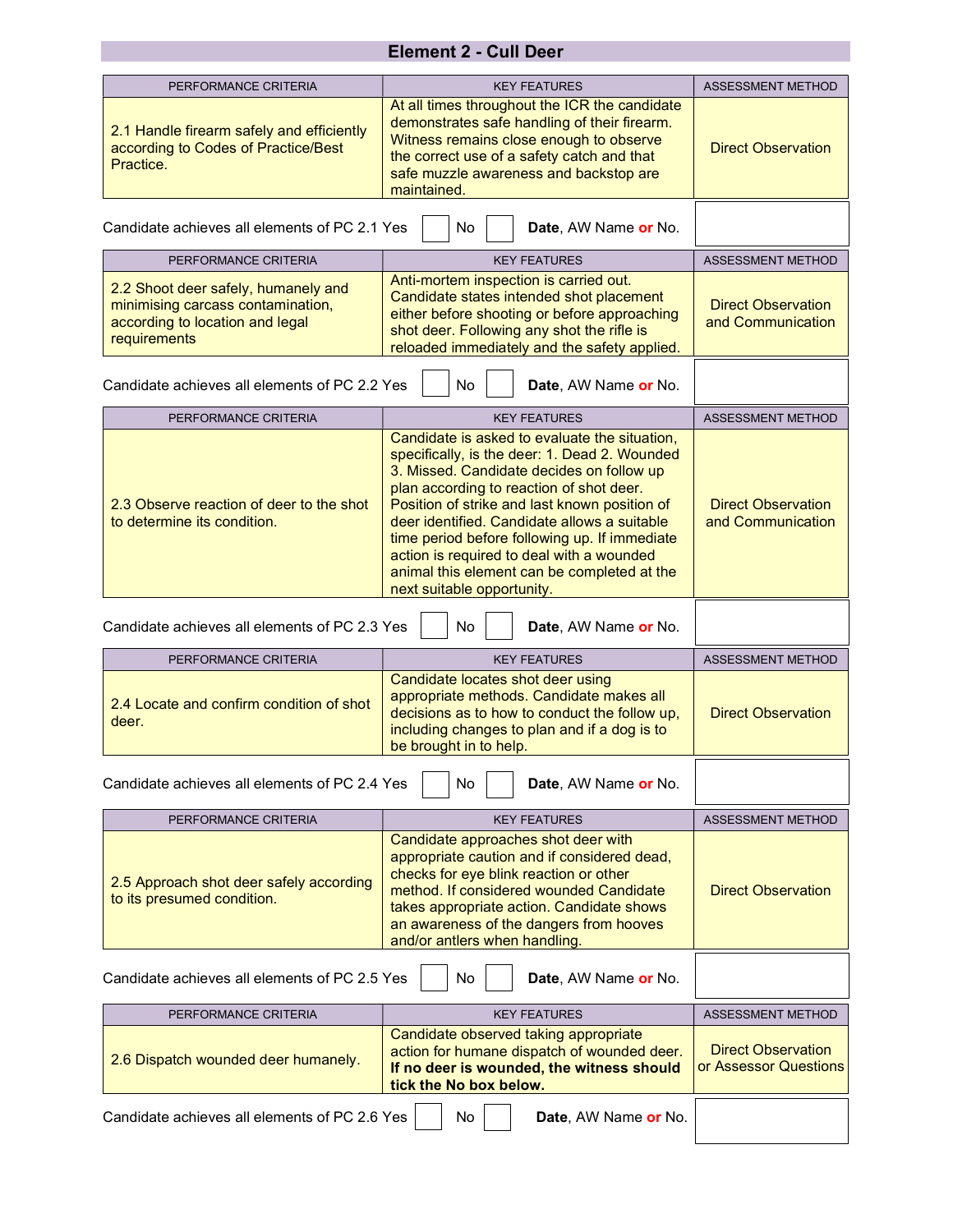| PERFORMANCE CRITERIA                                                        | <b>KEY FEATURES</b>                                                                                                                                                                                                                                                                                                                                                      | <b>ASSESSMENT METHOD</b>  |  |
|-----------------------------------------------------------------------------|--------------------------------------------------------------------------------------------------------------------------------------------------------------------------------------------------------------------------------------------------------------------------------------------------------------------------------------------------------------------------|---------------------------|--|
| 2.7 Confirm status of deer against cull<br>requirements.                    | Candidate checks shot deer meets cull<br>requirements detailed under PC 1.2.<br>Candidate demonstrates an awareness of the<br>possibility of dependent young.                                                                                                                                                                                                            | <b>Direct Observation</b> |  |
| Candidate achieves all elements of PC 2.7 Yes<br>No<br>Date, AW Name or No. |                                                                                                                                                                                                                                                                                                                                                                          |                           |  |
| PERFORMANCE CRITERIA                                                        | <b>KEY FEATURES</b>                                                                                                                                                                                                                                                                                                                                                      | <b>ASSESSMENT METHOD</b>  |  |
| 2.8 Bleed and gralloch carcass<br>hygienically and efficiently.             | Candidate observed carrying out external<br>inspection and bleeding. To prevent the risk<br>of contamination to both the person and<br>carcass, best practice is that disposable<br>gloves are used. Partial or full gralloch is<br>completed in the cleanest available area or<br>suspended. Candidate takes measures to<br>prevent contamination from digestive tract. | <b>Direct Observation</b> |  |
| Candidate achieves all elements of PC 2.8 Yes                               | No.<br><b>Date</b> , AW Name or No.                                                                                                                                                                                                                                                                                                                                      |                           |  |

### Element 3 – Prepare and Inspect Dead Deer

| PERFORMANCE CRITERIA                                                                                                                                          | <b>KEY FEATURES</b>                                                                                                                                                                                                                                                                                                                           | <b>ASSESSMENT METHOD</b>  |
|---------------------------------------------------------------------------------------------------------------------------------------------------------------|-----------------------------------------------------------------------------------------------------------------------------------------------------------------------------------------------------------------------------------------------------------------------------------------------------------------------------------------------|---------------------------|
| 3.1 Carry out work hygienically in line<br>with food safety regulations & health and<br>safety requirements. Ensure tools and<br>equipment are ready for use. | Cross contamination avoided where possible.<br>Lifting and hanging equipment serviceable<br>and conforms to legal requirements.<br>Candidate does not compromise personal<br>lifting safety. Clean personal safety<br>equipment serviceable and available for use<br>(Field or Larder). Carcasses lifted and<br>handled safely and correctly. | <b>Direct Observation</b> |
| Candidate achieves all elements of PC 3.1 Yes                                                                                                                 | No<br><b>Date.</b> AW Name or No.                                                                                                                                                                                                                                                                                                             |                           |

| PERFORMANCE CRITERIA                                                                        | <b>KEY FEATURES</b>                                                                                                                                                                                                                     | <b>ASSESSMENT METHOD</b>  |
|---------------------------------------------------------------------------------------------|-----------------------------------------------------------------------------------------------------------------------------------------------------------------------------------------------------------------------------------------|---------------------------|
| 3.2 Dress deer carcass ready to enter<br>the food chain according to legal<br>requirements. | Candidate observed inspecting and removing<br>the head, hooves, and any remaining internal<br>organs avoiding unnecessary contamination<br>or damage to carcass. Candidate observed<br>removing any unavoidable minor<br>contamination. | <b>Direct Observation</b> |
| Candidate achieves all elements of PC 3.2 Yes                                               | Date, AW Name or No.<br>No.                                                                                                                                                                                                             |                           |

| PERFORMANCE CRITERIA                                                                             | <b>KEY FEATURES</b>                                                                                                                                                                                                                                                                                                                                                                               | <b>ASSESSMENT METHOD</b>  |
|--------------------------------------------------------------------------------------------------|---------------------------------------------------------------------------------------------------------------------------------------------------------------------------------------------------------------------------------------------------------------------------------------------------------------------------------------------------------------------------------------------------|---------------------------|
| 3.3 Inspect carcass, organs and lymph<br>sites for normality according to legal<br>requirements. | Without prompting or guidance, candidate<br>demonstrates locating and inspecting the<br>mesenteric, sub-maxillary and<br>retropharyngeal lymph nodes. If lymph nodes<br>in head are not available for inspection,<br>candidate must inspect any 2 of the following:<br>portal, gastric, bronchial or mediastinal.<br>Candidate observed carrying out internal<br>inspection of the empty carcass. | <b>Direct Observation</b> |
|                                                                                                  |                                                                                                                                                                                                                                                                                                                                                                                                   |                           |

Candidate achieves all elements of PC 3.3 Yes  $\Box$  No Date, AW Name or No.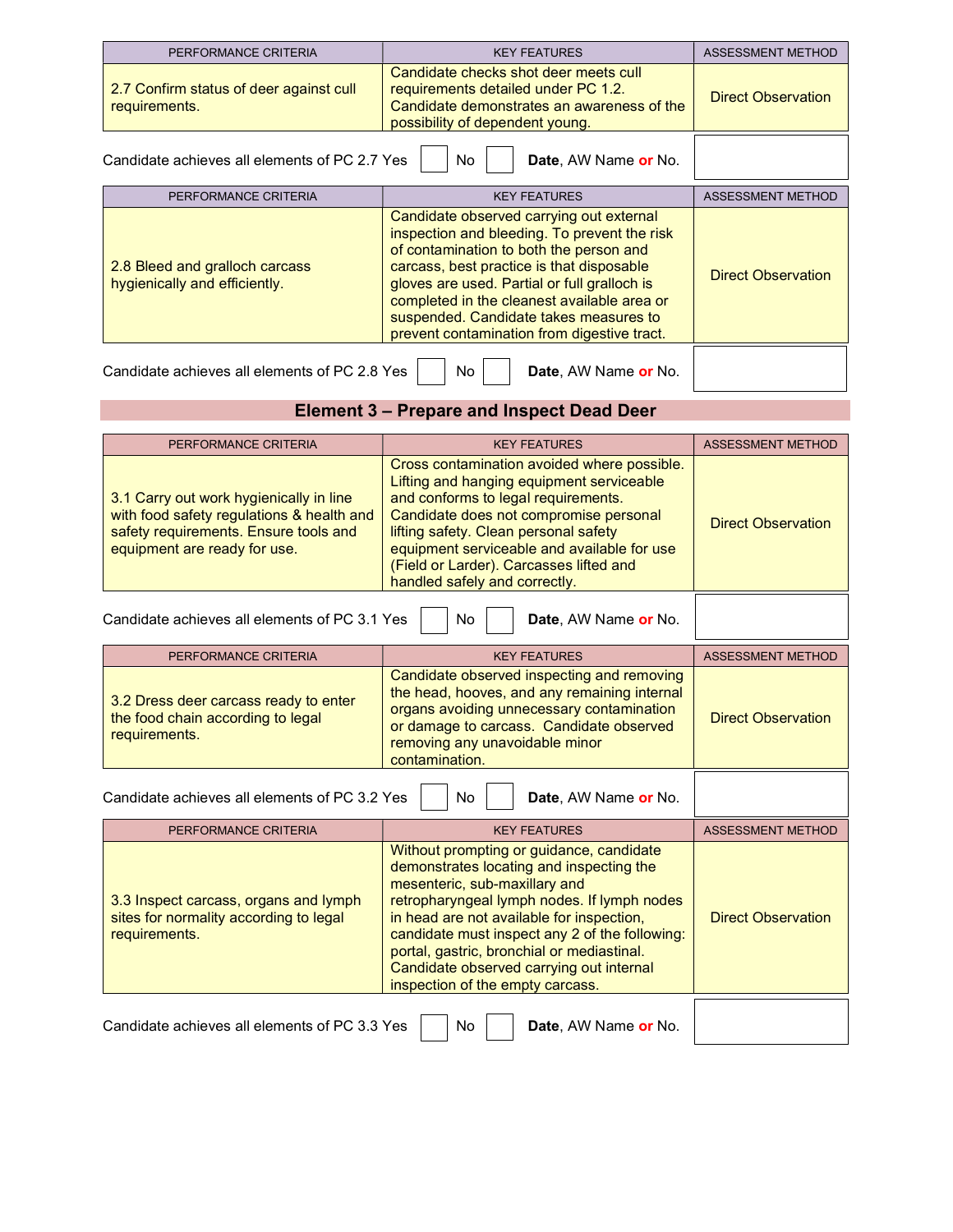| PERFORMANCE CRITERIA                                                                                       | <b>KEY FEATURES</b>                                                                                                                                                                                                         | <b>ASSESSMENT METHOD</b>                           |
|------------------------------------------------------------------------------------------------------------|-----------------------------------------------------------------------------------------------------------------------------------------------------------------------------------------------------------------------------|----------------------------------------------------|
| 3.4 Take appropriate action when<br>carcass abnormality is identified.<br>according to legal requirements. | Candidate observed checking for carcass<br>abnormalities. Witness to record any found<br>by candidate and action taken by them. If no<br>abnormalities are found by candidate, the<br>witness should tick the No box below. | <b>Direct Observation</b><br>or Assessor Questions |
| Candidate achieves all elements of PC 3.4 Yes                                                              | No.<br>Date AW Name or No.                                                                                                                                                                                                  |                                                    |
| Give details below of any abnormality found and action taken by candidate under PC 3.5                     |                                                                                                                                                                                                                             | Witness Name or Number                             |
|                                                                                                            |                                                                                                                                                                                                                             |                                                    |

| PERFORMANCE CRITERIA                                                                               | <b>KEY FEATURES</b>                                                                                                                                                         | <b>ASSESSMENT METHOD</b>  |
|----------------------------------------------------------------------------------------------------|-----------------------------------------------------------------------------------------------------------------------------------------------------------------------------|---------------------------|
| 3.5 Dispose of waste from deer<br>preparation in a safe manner according<br>to legal requirements. | Candidate observed appropriately disposing<br>of waste in field, or from larder. Candidate<br>identifies unfit carcass or offal and isolates.<br>Witness records any found. | <b>Direct Observation</b> |
| Candidate achieves all elements of PC 3.5 Yes                                                      | No.<br>Date, AW Name or No.                                                                                                                                                 |                           |
| PERFORMANCE CRITERIA                                                                               | <b>KEY FEATURES</b>                                                                                                                                                         | <b>ASSESSMENT METHOD</b>  |
| 3.6 Identify and record status of deer<br>carcass.                                                 | Candidate completes hunter declaration and<br>tags carcass accordingly. If not a trained<br>hunter, tick the 'No' box for Assessor to cover.                                | <b>Direct Observation</b> |
| Candidate achieves all elements of PC 3.6 Yes                                                      |                                                                                                                                                                             |                           |
| PERFORMANCE CRITERIA                                                                               | <b>KEY FEATURES</b>                                                                                                                                                         | <b>ASSESSMENT METHOD</b>  |
| 3.7 Clean and store tools and equipment<br>after use.                                              | Candidate cleans tools and equipment used<br>in above processes and leaves them<br>prepared for next use.                                                                   | <b>Direct Observation</b> |
| Candidate achieves all elements of PC 3.7 Yes                                                      | Date, AW Name or No.<br>No.                                                                                                                                                 |                           |

## Element 4 – Transport and Store Dead Deer

#### Was a deer larder meeting legal requirements used by the candidate for the relevant parts of this  $ICR$ ?

| PERFORMANCE CRITERIA                                                                                              | <b>KEY FEATURES</b>                                                                                                                                                                                                                                                                                      | <b>ASSESSMENT METHOD</b>                           |
|-------------------------------------------------------------------------------------------------------------------|----------------------------------------------------------------------------------------------------------------------------------------------------------------------------------------------------------------------------------------------------------------------------------------------------------|----------------------------------------------------|
| 4.1 Carry out work hygienically and<br>safely in line with food safety and with<br>health and safety requirements | Candidate ensures knives and other<br>equipment are suitable prior to use and kept<br>serviceable and clean. Candidate works<br>safely                                                                                                                                                                   | <b>Direct Observation</b><br>or Assessor Questions |
| Candidate achieves all elements of PC 4.1 Yes                                                                     | No.<br>Date, AW Name or No.                                                                                                                                                                                                                                                                              |                                                    |
| PERFORMANCE CRITERIA                                                                                              | <b>KEY FEATURES</b>                                                                                                                                                                                                                                                                                      | <b>ASSESSMENT METHOD</b>                           |
| 4.2 Transport carcass in a hygienic<br>manner to maintain its quality.                                            | Candidate chooses a realistic and safe<br>retrieval/transport route and method from<br>those available. Transportation method is<br>suitable, safe and hygienic. Carcass and<br>waste is transported in suitable containers as<br>appropriate. Damage or contamination to<br>carcass minimised en route. | <b>Direct Observation</b><br>or Assessor Questions |
| Candidate achieves all elements of PC 4.2 Yes                                                                     | No.<br>Date, AW Name or No.                                                                                                                                                                                                                                                                              |                                                    |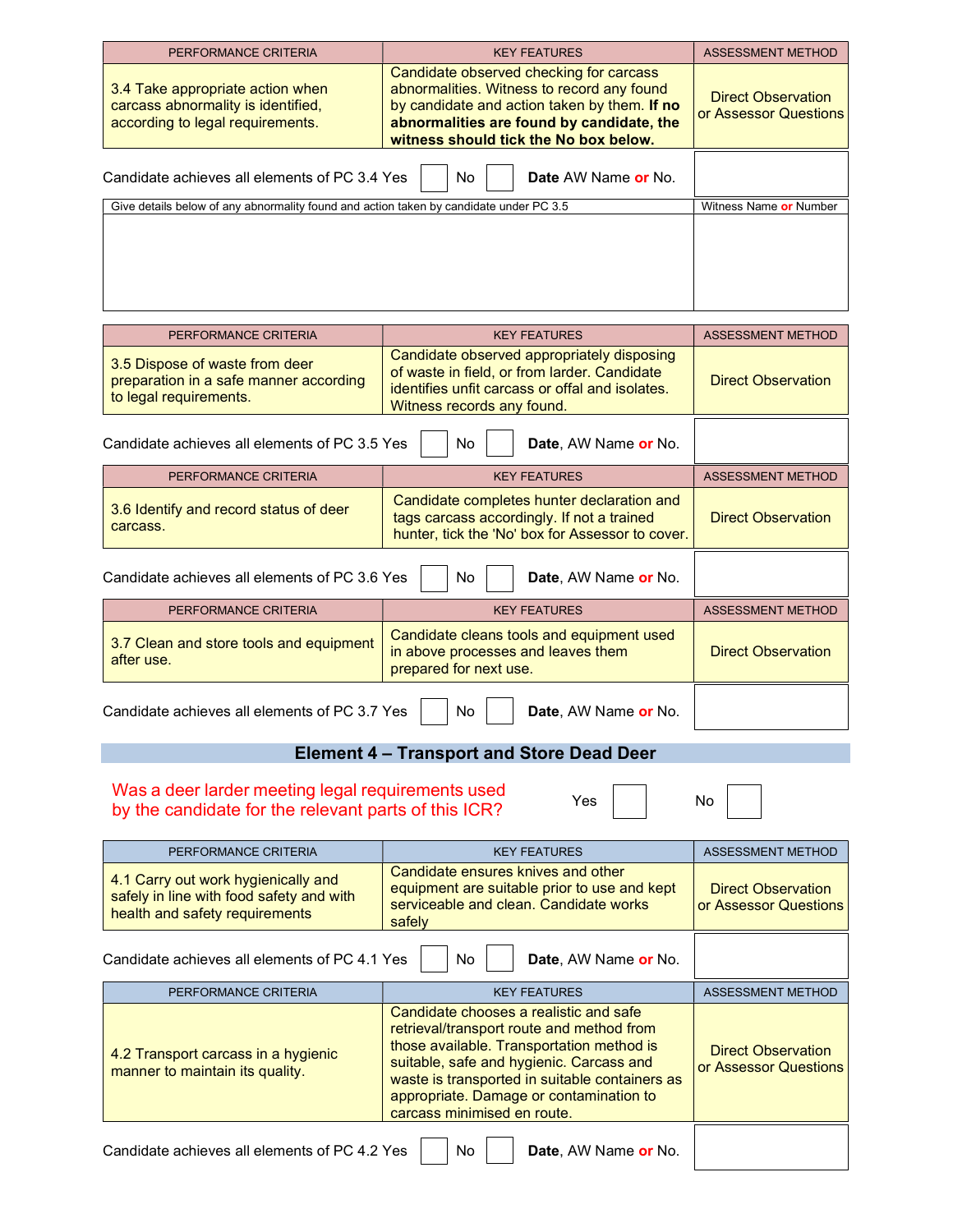| PERFORMANCE CRITERIA                                                                        | <b>KEY FEATURES</b>                                                                                                                                                                                                                                                              | <b>ASSESSMENT METHOD</b>                           |
|---------------------------------------------------------------------------------------------|----------------------------------------------------------------------------------------------------------------------------------------------------------------------------------------------------------------------------------------------------------------------------------|----------------------------------------------------|
| 4.3 Establish storage areas in a hygienic<br>condition suitable for receiving<br>carcasses. | Candidate checks that all necessary<br>equipment is available and safely stored.<br>Area clean and ready to receive carcass.<br>Checks that storage areas are suitable for<br>purpose and lifting and hanging equipment is<br>serviceable and conforms to legal<br>requirements. | <b>Direct Observation</b><br>or Assessor Questions |
| Candidate achieves all elements of PC 4.3 Yes                                               | No<br>Date, AW Name or No.                                                                                                                                                                                                                                                       |                                                    |
| PERFORMANCE CRITERIA                                                                        | <b>KEY FEATURES</b>                                                                                                                                                                                                                                                              | ASSESSMENT METHOD                                  |
| 4.4 Store deer according to legal<br>requirements.                                          | Candidate checks that temperature,<br>ventilation, vermin and contamination factors<br>are acceptable within best practice.                                                                                                                                                      | <b>Direct Observation</b><br>or Assessor Questions |
| Candidate achieves all elements of PC 4.4 Yes                                               | No<br>Date, AW Name or No.                                                                                                                                                                                                                                                       |                                                    |
| PERFORMANCE CRITERIA                                                                        | <b>KEY FEATURES</b>                                                                                                                                                                                                                                                              | <b>ASSESSMENT METHOD</b>                           |
| 4.5 Clean tools, equipment and facilities<br>after use.                                     | Candidate ensures that tools and equipment<br>used in above processes are cleaned and<br>prepared for next use.                                                                                                                                                                  | <b>Direct Observation</b><br>or Assessor Questions |
| Candidate achieves all elements of PC 4.5 Yes                                               |                                                                                                                                                                                                                                                                                  |                                                    |
| PERFORMANCE CRITERIA                                                                        | <b>KEY FEATURES</b>                                                                                                                                                                                                                                                              | <b>ASSESSMENT METHOD</b>                           |
| 4.6 Maintain accurate cull and larder<br>records according to legal requirements.           | Candidate maintains accurate records of:<br>date shot, species, sex, age, reproductive<br>status, weight, abnormalities and disposal.                                                                                                                                            | <b>Direct Observation</b><br>or Assessor Questions |
| Candidate achieves all elements of PC 4.6 Yes                                               | No<br>Date, AW Name or No.                                                                                                                                                                                                                                                       |                                                    |

#### Witness Notes

Below and continued on the following page if required, is a section which must be completed by the Approved Witness for this ICR. It should briefly give details of the candidate's performance and should also be used to add any comments considered relevant or to give an explanation of any circumstance which will help to clarify an occurrence to the portfolio Assessor. For example, if a deer was shot by the candidate from a high seat, this section should be used to explain how PC 1.5 was otherwise achieved.